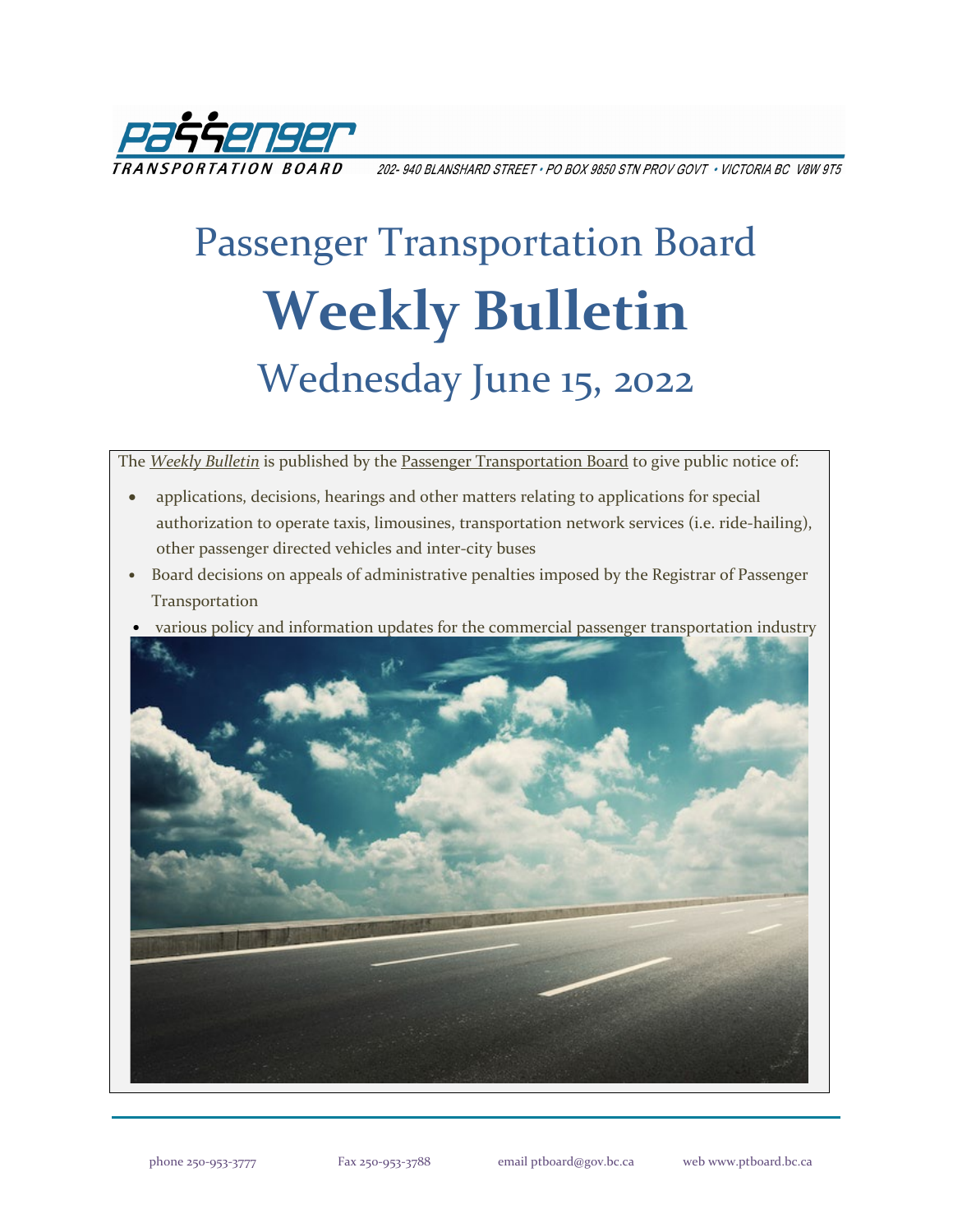## **1** Industry Updates & Advisories

#### **[Final Deadline to Activate Additional Taxis](https://www.ptboard.bc.ca/documents/ia-taxi-activation-final-extension-2022.pdf)**

The Board is issuing a final activation deadline of December 31, 2022. Licensees will have until this date to activate additional vehicles, or they will no longer be valid.

#### **Vancouver Cruise Ship Schedule for TNS and Taxi Operators**

As the 2022 cruise season commences in Vancouver, TNS and Taxi Licensees are reminded to [review their terms and conditions of licence and the cruise schedule.](https://www.ptboard.bc.ca/documents/ia-Vancouver-Cruise-Ship-Season-Reminder-2022.pdf) The Board will continue its efforts to ensure that any changes or amendments are posted in the Weekly Bulletin and on the website.

#### **TOPs Processing Reminder**

With grad and summer fast approaching, licensees planning to apply for a Temporary Operating Permit (TOP) should do so well in advance and not wait until the day before or the day of the requested TOP start date. Processing cannot be guaranteed in this short a time period. To learn more about TOPs (including Peak Season and Regular), please see [Reference Sheet 17](http://www.th.gov.bc.ca/forms/getForm.aspx?formId=1351)

#### **2022 Taxi Limo Cost Index (TLCI)**

The Board has concluded its [Taxi and Limousine Cost Index \(TLCI\) review](https://www.ptboard.bc.ca/documents/ia-tlci-2022.pdf) for this year and a  $5.3\%$  increase will be made available for taxis to [request](https://www.th.gov.bc.ca/forms/getForm.aspx?formId=1377) until July 31, 2022. More information on the TLCI can be found in the **Q&As**. Further information about the TLCI process is posted on the Board's [TLCI Page.](https://www.ptboard.bc.ca/tlci.htm)

### **2** Applications Received

| CLICK HERE for information about making a submission on an application, deadlines and \$50 submission fees. |                                                                                                                                                                                                                                                                                                                             |                                      |  |
|-------------------------------------------------------------------------------------------------------------|-----------------------------------------------------------------------------------------------------------------------------------------------------------------------------------------------------------------------------------------------------------------------------------------------------------------------------|--------------------------------------|--|
| <b>Application</b>                                                                                          | <b>Applicant &amp; Application Highlights</b>                                                                                                                                                                                                                                                                               | <b>Submission</b><br><b>Deadline</b> |  |
| 15230-22                                                                                                    | <b>Tofino Bus Services Inc.</b>                                                                                                                                                                                                                                                                                             | June 27, 2022                        |  |
| <b>CLICK HERE</b><br>to view                                                                                | <i>Trade Name:</i> VI Connector, Tofino Bus, Island Bus<br>Company                                                                                                                                                                                                                                                          |                                      |  |
| application<br>summary                                                                                      | <b>Amend ICBA Licence</b>                                                                                                                                                                                                                                                                                                   |                                      |  |
|                                                                                                             | Amend the terms and conditions of a licence with<br>Special Authorization: Inter-City Bus Authorization<br>(ICBA)<br>Reduce minimum route frequencies on the<br>$\bullet$<br>following routes:<br>Route 1: City of Campbell River - City of<br>$\circ$<br>Nanaimo<br>Route 2: City of Victoria – City of Nanaimo<br>$\circ$ |                                      |  |